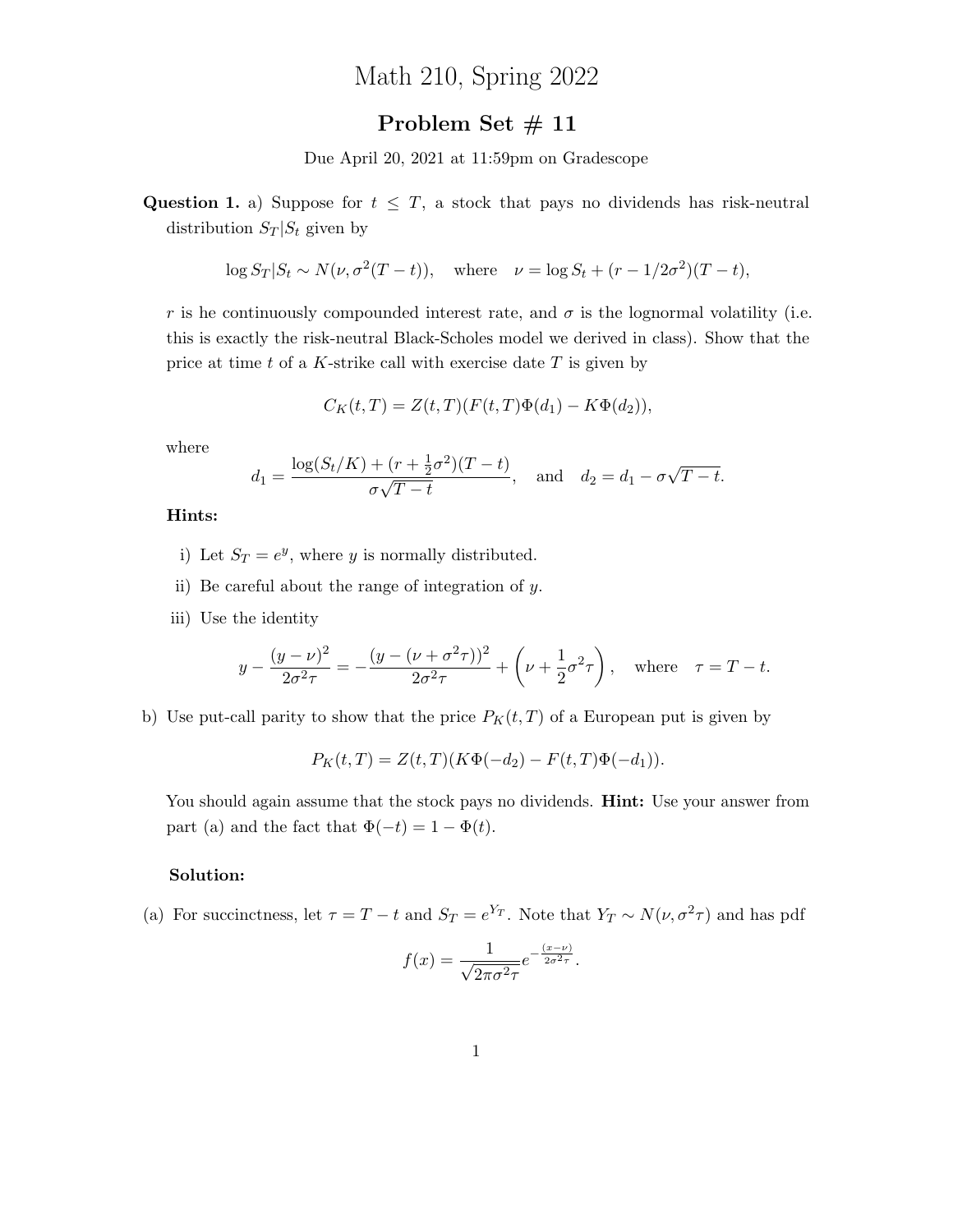We can then use our risk-neutral formula for a call price and plug in:

$$
C_K(t,T) = Z(t,T)E_*[(S_T - K)^+|S_t]
$$
  
\n
$$
C_K(t,T) = Z(t,T)E_*[(e^{Y_T} - K)^+|S_t]
$$
  
\n
$$
= Z(t,T)\frac{1}{\sqrt{2\pi\sigma^2\tau}}\int_{-\infty}^{\infty} (e^s - K)^+e^{-(s-\nu)^2/(2\sigma^2\tau)}ds.
$$

Observe that we can change the lower bound to  $\log K$  and further simplify. This allows us to break our integral into two separate integrals:

$$
C_K(t,T) = Z(t,T) \frac{1}{\sqrt{2\pi\sigma^2\tau}} \int_{\log K}^{\infty} (e^s - K) e^{-(s-\nu)^2/(2\sigma^2\tau)} ds.
$$
  
=  $Z(t,T) \frac{1}{\sqrt{2\pi\sigma^2\tau}} \int_{\log K}^{\infty} e^{s-(s-\nu)^2/(2\sigma^2\tau)} - K e^{-(s-\nu)^2/(2\sigma^2\tau)} ds.$ 

We integrate each piece of this integral separately. For the first integration, we use a u-substitution of  $u = \frac{s - \nu}{\sigma}$  $\frac{s-\nu}{\sigma\sqrt{\tau}}$ :

$$
Z(t,T)\frac{1}{\sqrt{2\pi\sigma^2\tau}}\int_{\log K}^{\infty} e^{s-(s-\nu)^2/(2\sigma^2\tau)} = Z(t,T)\frac{1}{\sqrt{2\pi\sigma^2\tau}}\sigma\sqrt{\tau}\int_{\frac{\log K-\nu}{\sigma\sqrt{\tau}}}^{\infty} -Ke^{-u^2/2}du
$$
  

$$
= Z(t,T)K\Phi\left(\frac{\log K-\nu}{\sigma\sqrt{\tau}}\right)
$$
  

$$
= Z(t,T)K\Phi\left(\frac{-\log K+\nu}{\sigma\sqrt{\tau}}\right)
$$
  

$$
= Z(t,T)K\Phi(d_2).
$$

The final substitution uses the following fact:

$$
\frac{-\log K + \nu}{\sigma \sqrt{\tau}} = \frac{-\log K + \log S_t + (r - \sigma^2/2)\tau^2}{\sigma(\tau)} = \frac{\log(\frac{S_t}{K}) + (r - \sigma^2/2)\tau}{\sigma \sqrt{\tau}}
$$

$$
= \frac{\log(\frac{S_t}{K}) + r\tau}{\sigma \sqrt{\tau}} - \frac{\sigma \sqrt{\tau}}{2}
$$

$$
= d_1 - \sigma \sqrt{T - t}
$$

$$
= d_2.
$$

Now we evaluate the other piece of the integral. Here we use the identity given in the hint (ii):

$$
s - \frac{(s - \nu)^2}{2\sigma^2 \tau} = -\frac{(s - (\nu + \sigma^2 \tau))^2}{2\sigma^2 \tau} + \left(\nu + \frac{1}{2}\sigma^2 \tau\right)
$$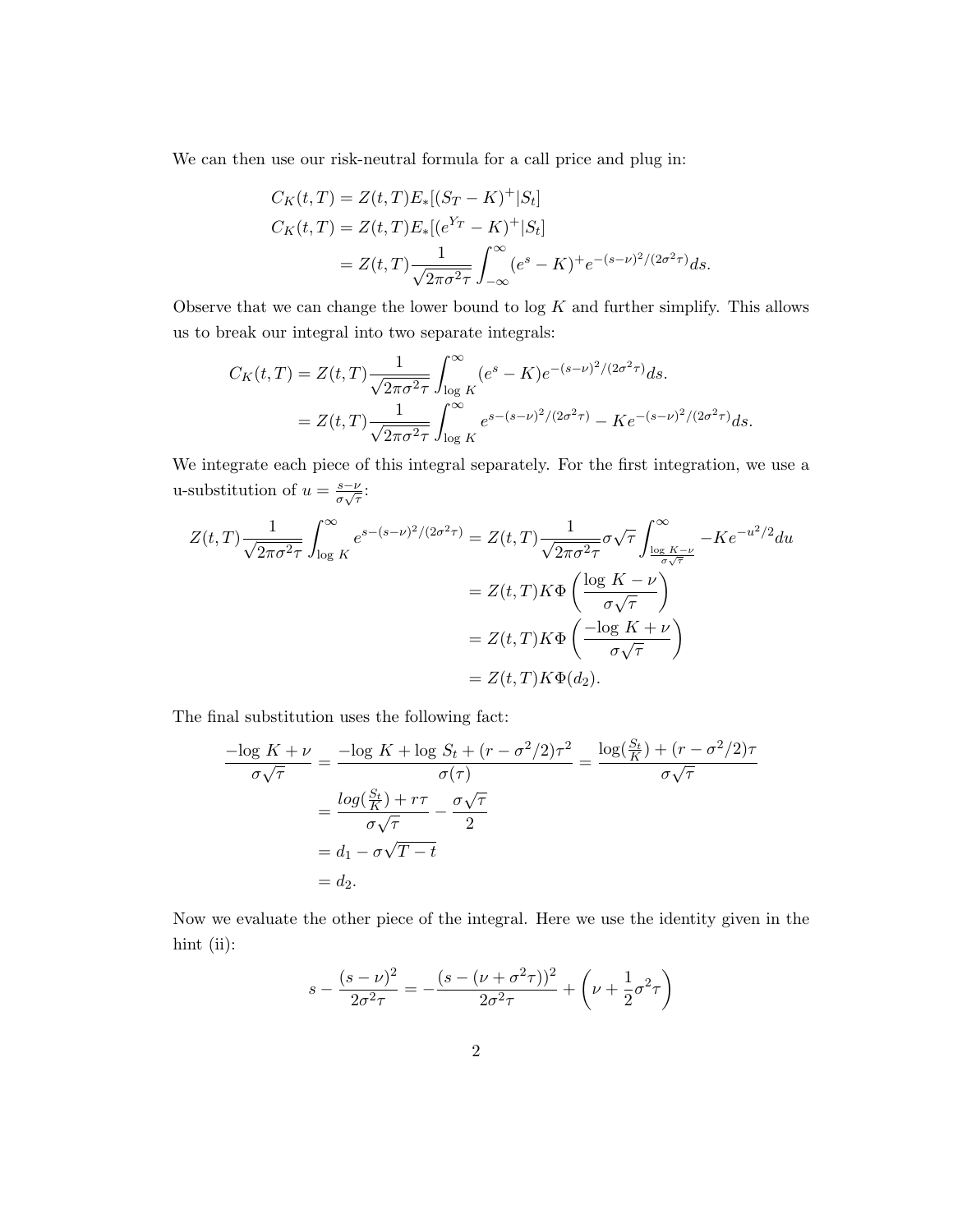Thus, we have

$$
Z(t,T)\frac{1}{\sqrt{2\pi\sigma^2\tau}}\int_{\log K}^{\infty} e^{s-(s-\nu)^2/(2\sigma^2\tau)}ds = Z(t,T)\frac{1}{\sqrt{2\pi\sigma^2\tau}}\int_{\log K}^{\infty} e^{-\frac{(s-(\nu+\sigma^2\tau))^2}{2\sigma^2\tau}+(\nu+\frac{1}{2}\sigma^2\tau)}ds
$$
  
=  $Z(t,T)\frac{e^{\nu+\sigma^2\tau/2}}{\sqrt{2\pi\sigma^2\tau}}\int_{\log K}^{\infty} e^{-\frac{(s-(\nu+\sigma^2\tau))^2}{2\sigma^2\tau}}ds.$ 

Again we use u-substitution:

$$
u = \frac{(s - (\nu + \sigma^2 \tau))}{\sigma \sqrt{\tau}}.
$$

Plugging in (and changing our bounds), we find

$$
Z(t,T)\frac{e^{\nu+\sigma^2\tau/2}}{\sqrt{2\pi\sigma^2\tau}}\int_{\log K}^{\infty}e^{-\frac{(s-(\nu+\sigma^2\tau))^2}{2\sigma^2\tau}}ds = Z(t,T)\frac{e^{\nu+\sigma^2\tau/2}\sigma\sqrt{\tau}}{\sqrt{2\pi\sigma^2\tau}}\int_{\frac{\log K-(\nu+\sigma^2\tau))}{\sigma\sqrt{\tau}}}^{\infty}e^{-u^2/2}du
$$
  

$$
= Z(t,T)e^{\nu+\sigma^2\tau/2}\frac{1}{\sqrt{2\pi}}\int_{\frac{\log K-(\nu+\sigma^2\tau))}{\sigma\sqrt{\tau}}}^{\infty}e^{-u^2/2}du
$$
  

$$
= Z(t,T)e^{\nu+\sigma^2\tau/2}\Phi\left(-\frac{(\log K-(\nu+\sigma^2\tau))}{\sigma\sqrt{\tau}}\right)
$$
  

$$
= S_t\Phi(d_1).
$$

Note that the final two substitutions used the following equalities:

$$
-\frac{(\log K - (\nu + \sigma^2 \tau))}{\sigma \sqrt{\tau}} \sigma \sqrt{\tau} = \frac{-\log K + \nu}{\sigma \sqrt{\tau}} + \sigma \sqrt{\tau}
$$

$$
= \frac{-\log K + \log S_t + (r - \sigma^2/2)\tau}{\sigma \sqrt{\tau}} + \sigma \sqrt{\tau}
$$

$$
= \frac{-\log K + \log S_t + (r + \sigma^2/2)\tau}{\sigma \sqrt{\tau}}
$$

$$
= d_1
$$

and,

$$
e^{\nu + \sigma^2 \tau/2} = e^{\log S_t + (r - \frac{1}{2}\sigma^2)\tau + \sigma^2 \tau/2}
$$

$$
= S_t e^{r\tau}
$$

$$
= S_t / Z(t, T).
$$

Having solved these integrals, we can plug our final values back in and find that

$$
C_K(t,T) = S_t \Phi(d_1) - Z(t,T) K \Phi(d_2) = Z(t,T) \left( \frac{S_t}{Z(t,T)} \Phi(d_1) - K \Phi(d_2) \right)
$$
  
= Z(t,T)(F(t,T) \Phi(d\_1) - K \Phi(d\_2)).